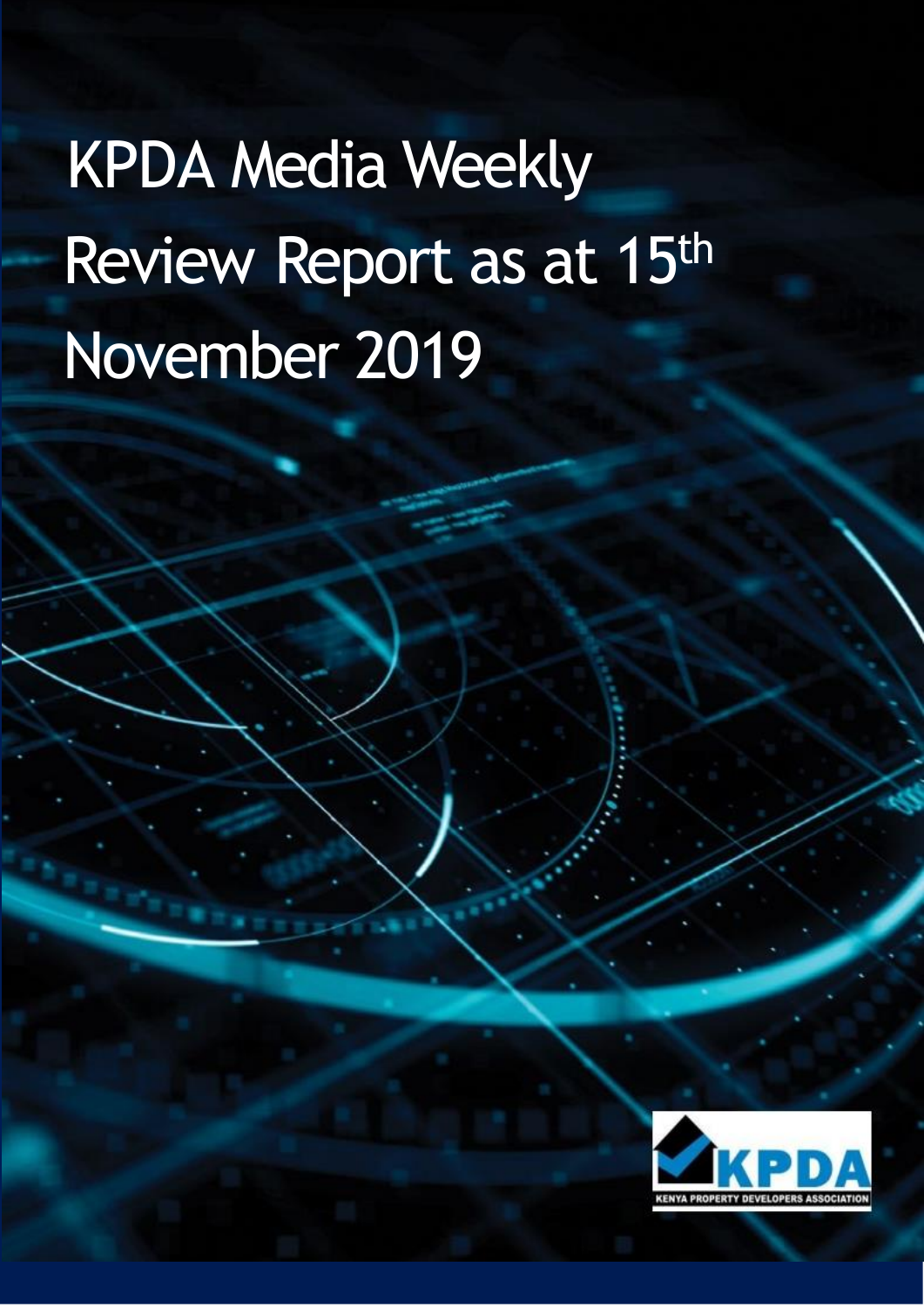## CEO DE-BRIEF



#### **PRIME LAND FOR SALE WAIYAKI WAY – NAIROBI BY TYSONS LIMITED**



**Registered Valuers, Estate and Managing Agents** 

## **PRIME LAND FOR SALE WAIYAKI WAY - NAIROBI**



"YOUR LINK TO ALL PROPERTY SOLUTION:

To download the advertisement, please click **HERE**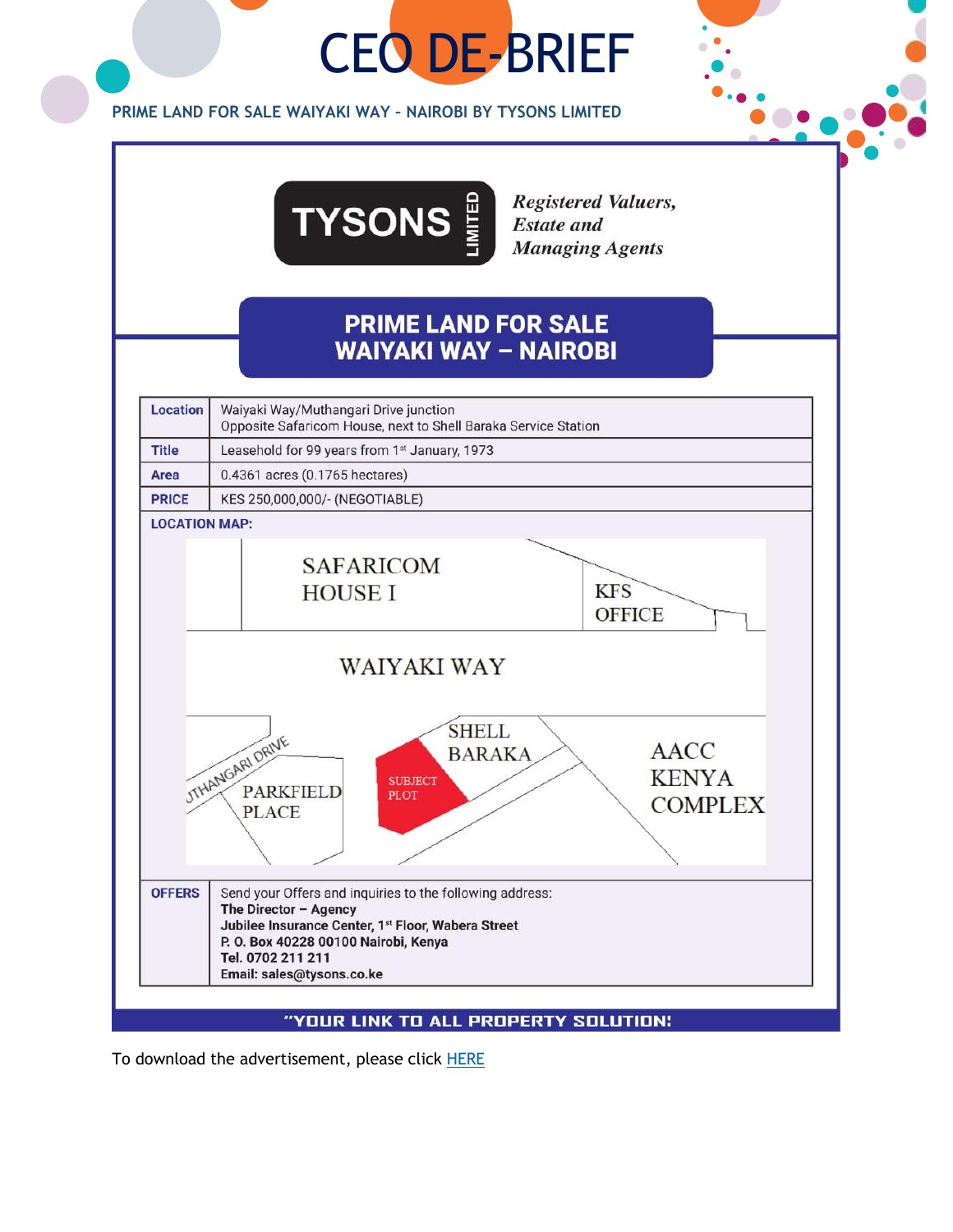**REMINDER INVITATION TO THE 2019 KPDA END OF YEAR** *KOROGA* **EVENT, 22ND NOVEMBER 2019**

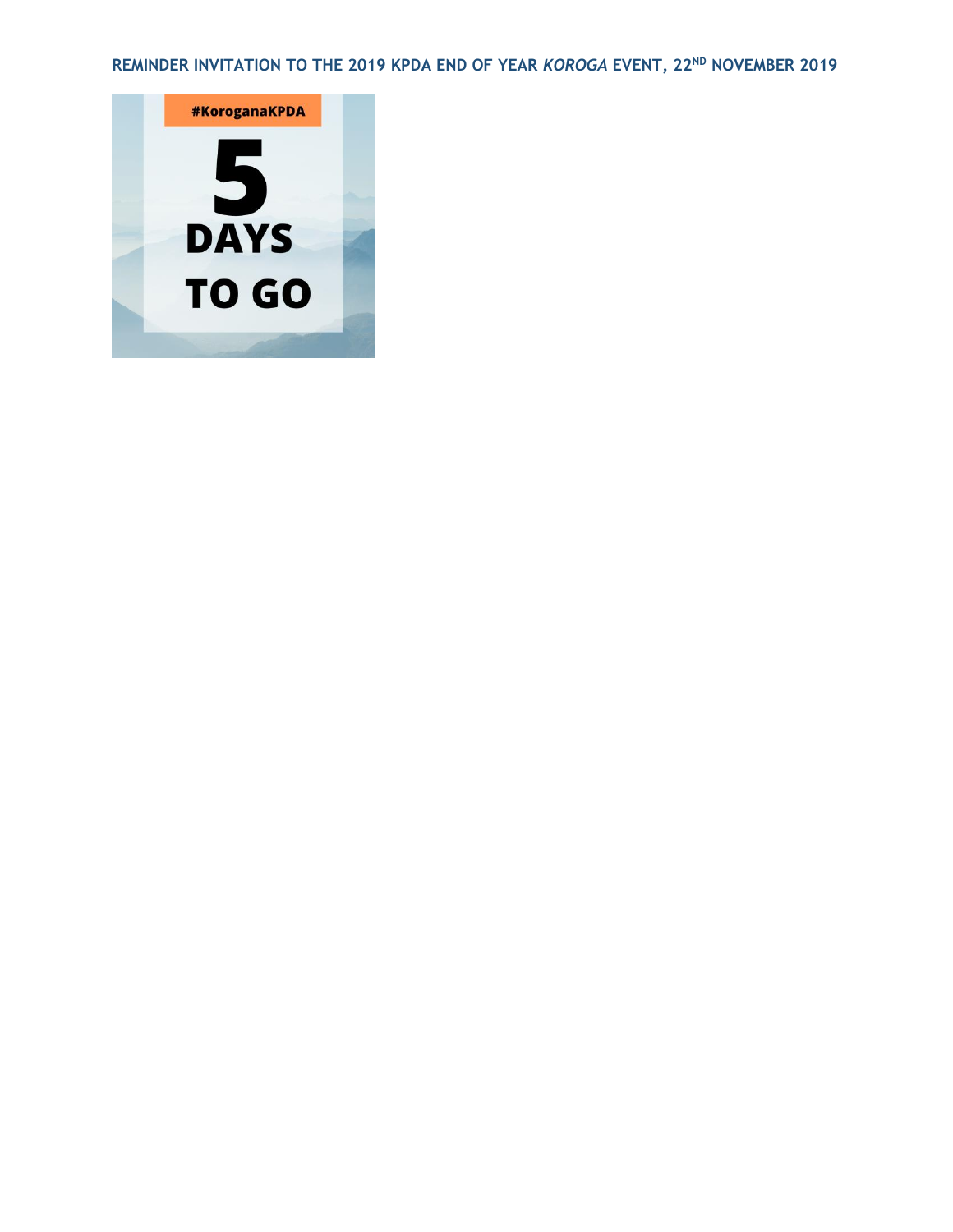



**ROOFING PRODUCTS LTD.** 

#KorogaNaKPDA

**O** @KPDA\_Ke **Kenya Property Developers** Association



 $\left| \cdot \right|$   $\left| \cdot \right|$ 

CORPORATE

#### **EVENT RUNS FROM 6:00PM ONWARDS DRINKS SERVED AT CASH BAR**

## **CHARGES**



• Members Kshs.2,900 (incl. of VAT)

Non Members Kshs.4,640 (incl. of VAT)

## **ENTER THE COOKING COMPETITION!**

**SPONSORSHIP**  $\bullet$  : TUNFIES  $|0\rangle$ 

> Please note that registration fees once paid are non-refundable and cannot be transferred to cater for the cost of attending future events. Participants who attend this event without an RSVP will be surcharged at the door. Non Members will not be allowed to participate in this event without prior payment. Cancellations are only refundable if the secretariat is notified on email by no later than Wednesday, 13th November 2019.

**To** attendance, kindly email ceo@kpda.or.ke with a confirm your copy to membership@kpda.or.ke.

To download the invitation flyer please click HERE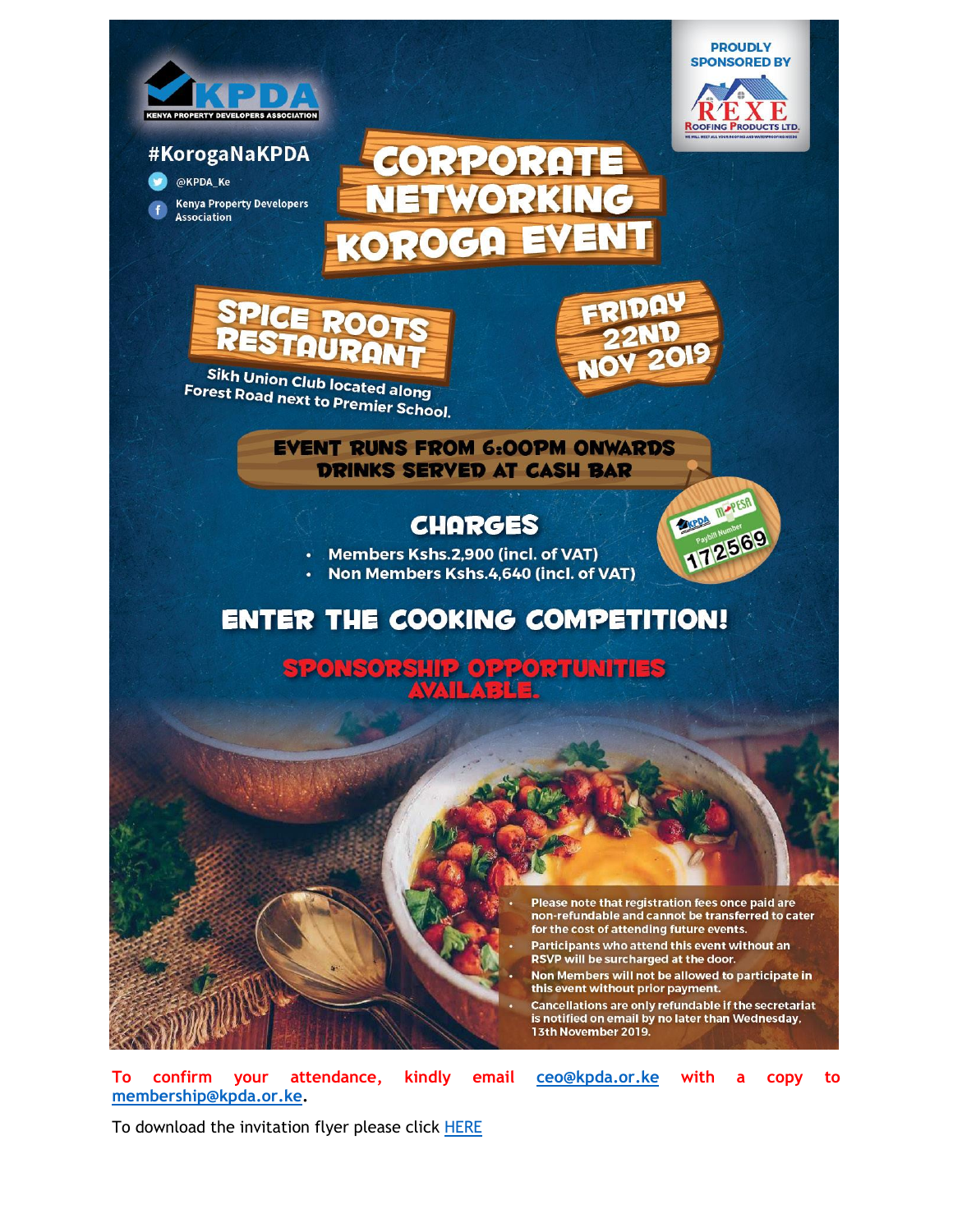#### **14th November 2019**

#### **Daily Nation | Delfhin Mugo| Thursday 14th November 2019**

**DEVELOPERS TURNING TO GREEN INFRASTRUCTURE TO WOO BUYERS**

On paper, green infrastructure refers to anything from parks to arboretums to backyards to green roofs. In fast growing cities such as Nairobi, these two words don't go together often, but when they do, the results are breathtaking[.Read More.](https://www.nation.co.ke/lifestyle/dn2/Developers-turning-to-green-infrastructure-to-woo-buyers/957860-5347840-hm4c7y/index.html)

#### **Business Daily | Patrick Alushula| Thursday 14th November 2019**

**UAP ISSUES PROFIT WARNING ON SOFTENING PROPERTY PRICES**

UAP Holdings Limited has issued a profit warning citing depressed property prices and a tough environment in South Sudan, signaling the second consecutive year in loss territory[.Read More.](https://www.businessdailyafrica.com/corporate/companies/4003102-5349048-a3eupq/index.html)

#### **Business Daily| Kevin Rotich|Thursday 14th November 2019**

#### **REALTOR PLANS SH7BN KILIFI HOLIDAY HOMES**

Property developer Superior Homes Kenya is putting up a Sh7 billion residential development in Kilifi targeting holiday-makers who want to make money when not holidaying. Read More.

### **The Standard| Peter Muiruri|Thursday 14th November 2019**

#### **TOWER BRINGS TASTE OF NEW YORK TO NAIROBI**

Lordship Africa CEO Anuj Kale is a man on a mission. Kale is tasked with overseeing one of Africa's most ambitious residential projects come to fruition. The Kenyan chapter of Prague-based Lordship Africa is putting up 88 Nairobi Condominium, sub-Saharan Africa's tallest residential tower[.Read More.](https://www.standardmedia.co.ke/business/article/2001349370/tower-brings-taste-of-new-york-to-nairobi)

#### **The Standard | Mwangi Muiruri|Thursday 14th November 2019**

**EXPERTS INSIST UNCAPPING LENDING INTEREST RATE GOOD FOR STATE'S HOUSING AGENDA**

A section of real estate players say the recent removal of interest rate cap is good for the sector. The rates cap came into force in 2016, but was lifted last week after President Uhuru Kenyatta's memorandum which recommended its removal sailed through Parliament for lack of two-thirds majority[.Read More.](https://www.standardmedia.co.ke/business/article/2001349366/move-on-lending-rates-good-for-sector-say-experts)

#### **The Standard | Peter Muiruri |Thursday 14th November 2019**

#### **HOW FLEXIBLE OFFICE MODEL IS DISRUPTING THE LOCAL MARKET**

When famed American architect Frank Lloyd Wright designed the first open plan office in Buffalo, New York, in 1903, little did he know that his creation would morph into yet another facet of office design: the flexible office plan[.Read More.](https://www.standardmedia.co.ke/business/article/2001349345/how-flexible-office-model-is-disrupting-the-local-market)

#### **13th November 2019**

#### **Business Daily | James Kariuki| Wednesday 13th November 2019**

**EPZA TO HOST 5,000 HOUSES IN ATHI RIVER**

Export Processing Zones Authority (EPZA) has invited mass housing investor-developers to bid for a joint venture to build 5,000 units on its Athi River land[.Read More.](https://www.businessdailyafrica.com/markets/marketnews/EPZA-to-host-5-000-houses-in-Athi-River/3815534-5347588-rd9ra1z/index.html)

#### **12th November 2019**

#### **Daily Nation | Steve Njuguna| Tuesday 12th November 2019**

**NYAHURURU COURT TO RULE ON 48-YEAR LAND OWNERSHIP DISPUTE**

The Environment and Land court in Nyahururu is Tuesday expected to deliver a ruling on a 48-year land dispute involving the family of former police commissioner Ben Gethi and two other families. Read More.

#### **Business Daily | Steve Njuguna| Tuesday 12th November 2019**

**GETHI FAMILY WINS 300-ACRE LAND CASE AFTER 48-YEAR BATTLE**

The family of the late police commissioner Ben Gethi has won a case involving a 303 acre piece of land in Nyandarua after the Environment and Lands Court in Nyahururu ruled in their favour[.Read More.](https://www.businessdailyafrica.com/economy/Gethi-family-wins-300-acre-land-case/3946234-5346448-152n41t/index.html)

#### **Business Daily | Felix Ndolo| Tuesday 12th November 2019**

**LETTERS: ROLE OF BUILDING CONSULTANTS IN HOUSING GOAL**

While corruption, poor policies, lack of proper supporting infrastructure and lack of government goodwill have had their hand in muzzling the construction industry's potential, a significant portion of the blame must be directed towards the professional consultants operating in the industry. Read More.